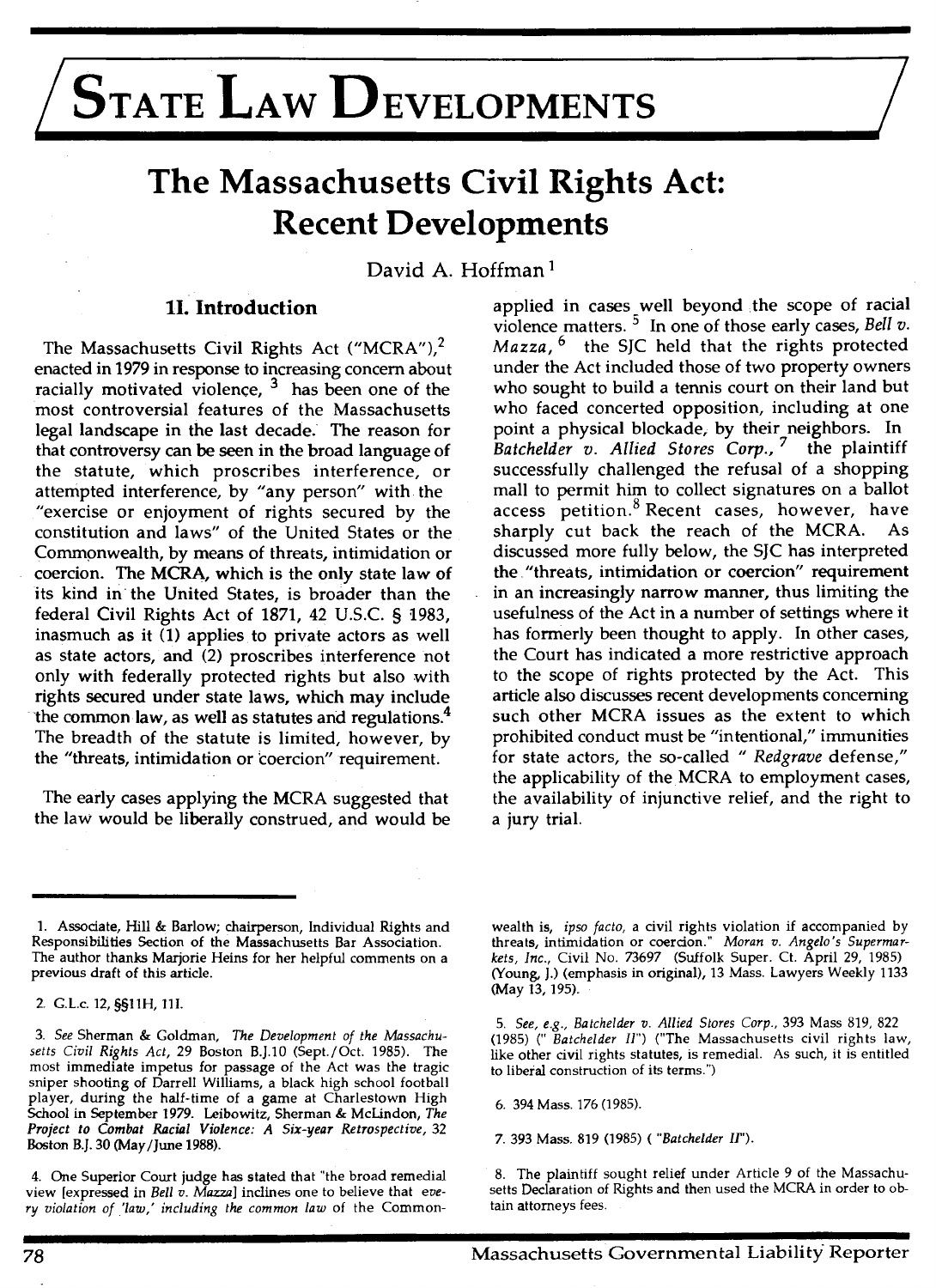# The "Threats, Intimidation or Coercion" Requirement

# A. "Direct" vs. "Indirect" Violations of the Act

In one of the more surprising developments under the MCRA, the SJC has recently held that governmental actors do not violate the Act when they deprive individuals of the rights "directly," because such direct violations do not constitute "threats, intimidation or coercion." In *Longval v. Commissioner of Correction,* 404 Mass. 325 (1989), an inmate was transferred against his will, from one prison to another, without a hearing and without the authorization of the Commissioner of Correction. The Court agreed that this apparent violation of the Department's regulations would fall within the scope of the MCRA *if* that violation was accompanied by threats, intimidation or coercion. But, the Court concluded:

Shackling and handcuffing Longval and taking him to Concord was not by itself coercive under the Civil Rights Act, as Longval claims. *If the officials had some further purpose* in treating Longval as they did, threats, intimidation or coercion might be involved. Conduct, even lawful [sic] conduct, however, lacks these qualities when all it does is take someone's rights away directly.

In drawing this distinction between "direct" and "indirect" violations of an individual's rights, the Court relied on its decision in *Pheasant Ridge Associates Limited Partnership v. Burlington,* 10 in which the SJC vacated an MCRA judgment against the town of Burlington and its selectmen.

*Pheasant Ridge,* the defendants had unlawfully sought to prevent the plaintiff developers from building low- and moderate-income housing in the town. Although the Court concluded that the town had exercised its power of eminent domain in bad faith, it held that the town's actions did not involve threats, intimidation or coercion:

The taking was an attempted *direct, preemptive act* and did not seek to coerce any plaintiff to do or not to do anything. Legislation, *even unlawful legislation,* lacks any quality of coercion when that legislation seeks to eliminate the rights of a person and does not seek to force that person unwillingly to do or not to do something otherwise lawful.

Both *Longval* and *Pheasant Ridge* take a disturbingly limited view of the "threats, intimdation and coercion" requirement of the MCRA. They demonstrate, at the very least, a lack of consistency in the application of the MCRA. This can be seen by comparing them to other cases involving apparently "direct" deprivations of rights-e.g., MCRA cases involving racially motivated harassment or violence<sup>12</sup> or sexual harassment.<sup>13</sup> In such cases, the defendant's purpose in harassing or harming the plaintiff is not "to force that person unwillingly to do or not to do something otherwise lawful." Rather, it would appear that in such cases, the defendant's purpose has been simply to victimize the plaintiff- $i.e.,$  deprive the plaintiff "directly" of his or her right not to be assaulted, discriminated against or harassed. The apparent inconsistency in these MCRA cases suggests that the "direct/indirect" distinction drawn by the Court in *Longval* and *Pheasant Ridge* does not completely explain the result in those cases.<sup>14</sup>

10. 399 Mass. 771 (1987).

11 . *Id.* at 781 (emphasis added).

conversation with Stanley J. Eichner, Assistant Attorney General and acting chief of the Civil Rights Division, November 1, 1989.) *See also,* Sherman & Goldman, *The Development of the Massachusetts Civil Rights Act,* Boston B.J., Oct./Nov. 1985, at 10 (noting that, as of 1985, the Attorney General had won injunctions in at least nineteen cases involving minority victims who had been harassed or intimidated).

13. *See, e.g., O 'Connell v. Chasdi,* 400 Mass. 686 (1987) (upholding MCRA claim involving sexual harassment).

14. The *O 'Connell* Court noted that the defendant employer's unwanted sexual advances left the plaintiff feeling that "her job was in jeopardy" if she resisted. 400 Mass. at 688. Thus, one interpretation of the result in *O'Connell* is that the defendant's violation of Act was not "direct" but "indirect" because he used implicit and explicit threats that she would be fired if she did not submit to his advances.

<sup>9.</sup> *Id .* at 333-34 (emphasis added) (citing *Pheasant Ridge Assocs. Ltd. Partnership v. Burlington,* 339 Mass. 771 (1987)). The abovequoted language is *dicta,* given the Court's holding, which merely vacated a summary judgment order and opened the way for a trial on, among other issues, whether Longval's rights were violated by means of threats, intimidation or coercion.

<sup>12.</sup> Although there are few reported MCRA decisions involving racially motivated violence *(e .g ., Commonwealth v . Guilfoyle,*  402 Mass. 130 (1988)), such cases are increasingly common at the Superior Court level. Since January 1987, the Attorney General has won injunctions in at least 43 MCRA cases, most of which involved racially motivated harassment or violence. (Telephone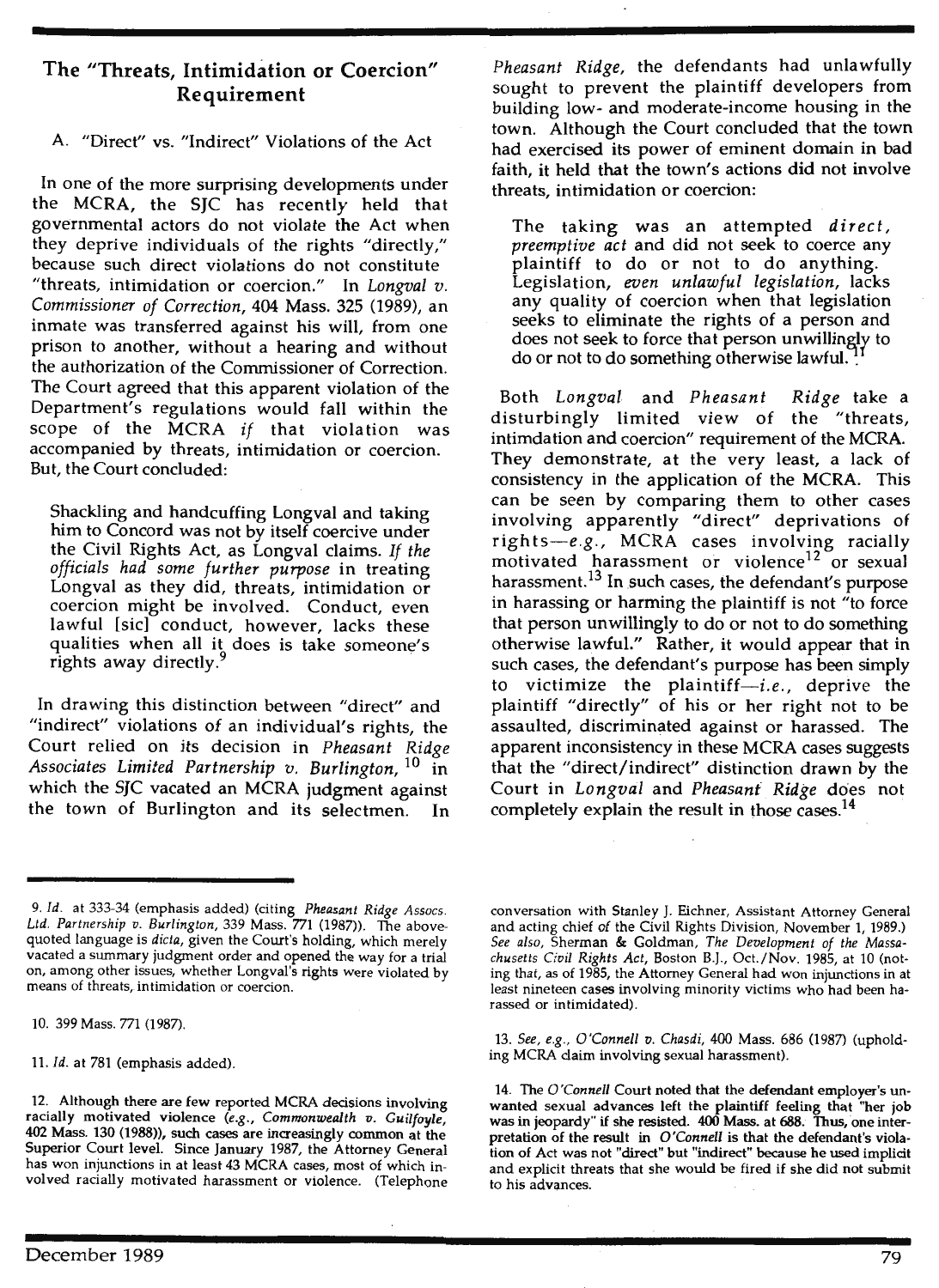One possible rationale which would harmonize these cases is the view that the MCRA is designed only to enforce such "core" civil rights as the rights of minorities and women, rather than such"peripheral" rights as those asserted in *Longval* and *Pheasant Ridge.* The SJC has recently indicated its sympathy with this approach by (a) deemphasizing its "liberal construction" of the MCRA; (b) describing the Act as "intended to provide a remedy for victims of racial harassment"; and (c) defining its own "primary function" as "ascertain[ing] the 'intent of the Legislature'" when it adopted the MCRA.<sup>15</sup> It should be noted, however, that such limited approach was explicitly rejected by the court in its early MCRA decisions. Thus, the act cannot be cabined in that manner without seriously limiting, *inter alia, Bell* and *Batchelder* II.

Another possible rationale is that the plaintiffs in cases involving sexual harassment or racially motivated violence are "intimidated" by such actions, regardless whether they are forced "to do or not do anything." Under this theory, the cases involving such "direct" forms of intimidation can survive under a separate branch of the "threats, intimidation or coercion" requirement-i.e., while direct deprivation of a person's rights may not qualify as "coercion" within the meaning of the Act, such deprivation might violate the Act's prohibition of "threats" and "intimidation." Yet such an approach ignores the obviously intimidating (and implicitly threatening) nature of the conduct at issue in *Longval,* where prison guards forcibly carried out the unlawful transfer of the plaintiff, and in *Pheasant Ridge,* where the defendants' purpose was to deter the plaintiff from building low-income housing in Burlington. Indeed, one might argue that state actors act "coercively" whenever they command action or inaction by an individual.<sup>16</sup>

17. 403 Mass. 713 (1989).

18. The plaintiff also sought relief under the Massachusetts Privacy Act, G.L. 214, § 18.

19. 403 Mass. 718-20. The Court also rejected Baily's Privacy Act claim. *Id.* at 720.

20. *Id.* at 719.

21. 399 Mass. 93 (1987). For a detailed discussion of the *Redgrave*  litigation, *see* Heins, *Vanessa Redgrave v. Boston Symphony Or-*

#### B. Physical Force and Threats of Harm

Although the SJC has not categorically stated that physical force, or the threat of physical force, is a necessary component of "threats, intimidation or coercion," the Court's opinion in *Bally v. Northerastern University,* 17 suggests that either physical force or a specific threat of harm must be present. In *Bally,* a Northereastern student filed an action under the MCRA, challenging the university's requirement of drug testing for student athletes.<sup>18</sup> The SJC reversed the injunction issued below on the ground that the university's drug testing requirement did not constitute "threats, intimidation or coercion."<sup>19</sup> Reviewing previous MCRA decisions (specifically, *Batchelder 11, Bell v. Mazza,* **and**  *O'Connell),* the Court stated that "each involved a physical confrontation accompanied by a threat of harm. $^{\prime\prime 20}$ 

This emphasis on physical force is, of course, difficult to square with the full range of the Court's previous MCRA decisions. Perhaps the most noteworthy exception is *Redgrave v. Boston Symphony Orchestra,21* in which Vanessa Redgrave challenged the BSO's decision to cancel her performance because of threats directed to the BSO based on her political beliefs and activities. The *Bally* Court made an unconvincing effort to distinguish *Redgrave* by noting that "[a]lthough Redgrave did not involve physical confrontation, the Boston Symphony Orchestra's action involved the loss of a contract right. $12^2$  Thus, the statement in *Bally* concerning "physical confrontation" as a necessary element of "threats, intimidation or coercion" is clearly overbroad and must include, at least, breach of contract as an additional type of conduct that meets the MCRA test.<sup>23</sup>

*chestra:* Federalism, Forced Speech, and the Emergence of the *Redgrave* Defense, 30 B.C.L. Rev. (forthcoming 1989).

<sup>15.</sup> *Bally v. Northeastern University,* 403 Mass. 713, 718 (1989).

<sup>16.</sup> Coercion should likewise be found whenever the defendant conditions the enjoyment of some right or benefit on relinquishment of the plaintiff's rights (as in *Bally v. Northeastern University,*  403 Mass. 713 (1989)).

<sup>22.</sup> *Id.* at 720. In *Longval,* the Court reiterates this emphasis on physical confrontation, citing the same string of earlier cases, but this time mistakenly citing *Redgrave* as a case in which the defendant's conduct involved a "threat of disruptions, implicating physical safety and integrity of performance." 404 Mass. 333. In reality, it was third parties, not the defendant, B50, who made those threats.

<sup>23.</sup> The *Longval* Court also noted that physical force, by itself, is not enough to prove a violation of the MCRA; "we see no coercion, within the meaning of the State Civil Rights Act, *simply from the use of force* of prison officials, authorized to use force, in order to compel a prisoner to do something he would not willingly do, even if it turns out that the official had no lawful right to compel the prisoner to take that action." *Id.* (emphasis added).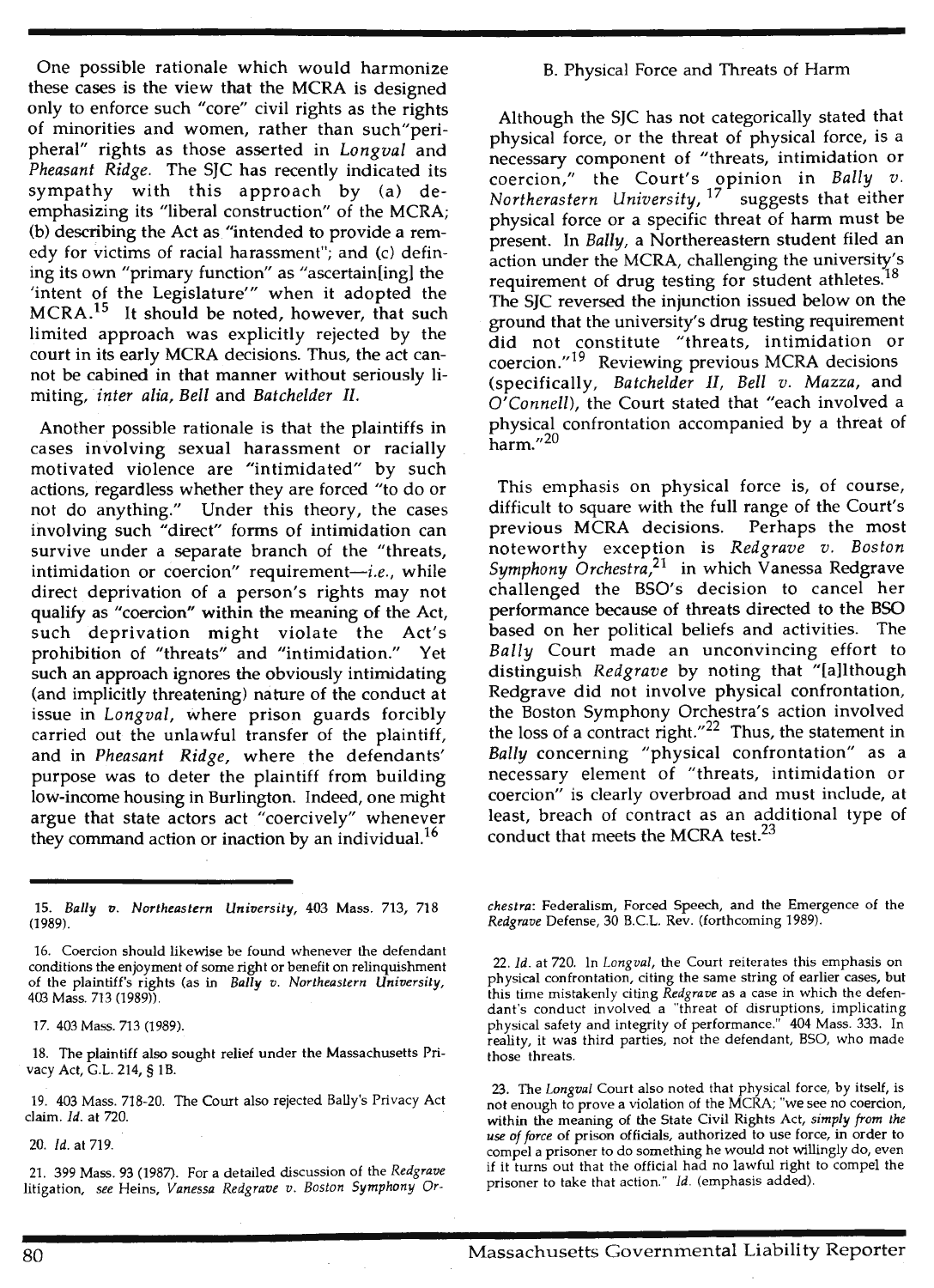The court in *Bally* drew a second distinction between that case and those in which it had upheld MCRA claims. According to the Court, "(t]hose cases have all involved measures directed toward a *particular individual or class of persons."*<sup>24</sup> Thus, the Court said, Baily's challenge to the university's drug testing program must fail because the program involved "indiscriminate" testing of all student athletes-i.e., not a specifially focused "direct assault" on Mr. Bally.<sup>25</sup>

Of course, this distinction is also difficult to square with the facts in *Bally* and the Court's previous decisions. For example, the actions taken by the defendants in *Pheasant Ridge* were clearly aimed at a particular class *(i.e.,* real estate developers seeking to build low- and moderate-income housing in Burlington), as well as particular individuals. Likewise, the drug testing program at issue in *Bally*  was aimed at a particular class-namely, the university's student athletes.

As the preceding discussion demonstrates, the SJC's efforts to define "threats, intimidation or coercion" more restrictively have left the body of law in disarray. These restrictions suggest that, in order to state a claim for relief under the MCRA, the plaintiff must show: (a) that the defendants' actions were aimed at a particular person or class; (b) that the defendants' actions are not "direct" deprivations of the plaintiff's rights; and (c) that the defendants **actions** involve either physical coercion or a specific threat or harm. **Perhaps the** only satisfying explanation of these developments **is what** many have perceived as the Court's "pulling back" from its earlier interpretations of the Act, as the Court has become more concerned that the MCRA, after *Bell*  and *Batchelder,* might indeed become a "vast constitutional tort."

# III. **Other Recent Developments**

#### A. The Meaning of "Intent"

**In** several of its recent **MCRA** decisions, the SJC has made it clear that a violation of the Act need not be "willful" in the sense that the defendant specifically intended to deprive the plaintiff of a right secured under the  $Act.^{26}$  For example, in *Redgrave* the SJC held that a defendant's acquiescence to pressure from third parties could subject the defendant to MCRA liability, even though the defendant had no desire (i.e., specific intent) to deprive the plaintiff of his or her rights.<sup>27</sup>

On the other hand, in *Deas v. Dempsey,* the Court held that the Act operates "almost entirely within the realm of intentional behavior," meaning that "the actor desires to cause the consequences of his act, or that he believes that the consequences are substantially certain to result from it.<sup>"28</sup> In *Deas*. the defendant was a Department of Public Welfare case worker who had failed to obtain an authorization for the plaintiff's participation in a "protective rent" program. As a result, the plaintiff was evicted from her apartment and temporarily separated from her children. The court held that the defendant's conduct amounted, at most, to negligence since she did not intend the consequences of her action (or inaction).

Thus, the Court has drawn a distinction between intentional conduct (including both specific intent and the more general intent that might give rise to tort liability), which is actionable and merely negligent conduct, which would seldom, if ever, give rise to MCRA liability.<sup>29</sup>

25. *ld.at719.* 

27. 399 Mass. at 98-100.

28. 403 Mass. 468, 470-71 (1988) (citations omitted).

29. *See id.* at 471 ("Negligence is **a** concept distinct from intentional conduct... It would seem that the Legislature's use of such terms as "coercion," "threats" and "intimidation" expresses an intention to require intentional conduct."); *see also Breault v. Chairman of the Board of Commissioners of Springfield,* 401 Mass. 26, 36 n.12 (1987) leaving open the question of whether a negligent violation of an individual's civil rights could give rise to a valid claim under the MCRA).

<sup>24. 403</sup> Mass. at 718-19 (emphasis added).

<sup>26.</sup> *See Redgrave,* 399 Mass. at 99; *O'Connell,* 400 Mass. 694 (noting that the MCRA does not require a showing of "hostile intent" or "discriminatory animus"). *But see Longval,* 404 Mass. at 333 (indicating that intent to deprive the defendant of his rights would be relevant to question of MCRA liability: "If the officials had some further purpose in treating Longval as they did, threats, intimidation or coercion might be involved.").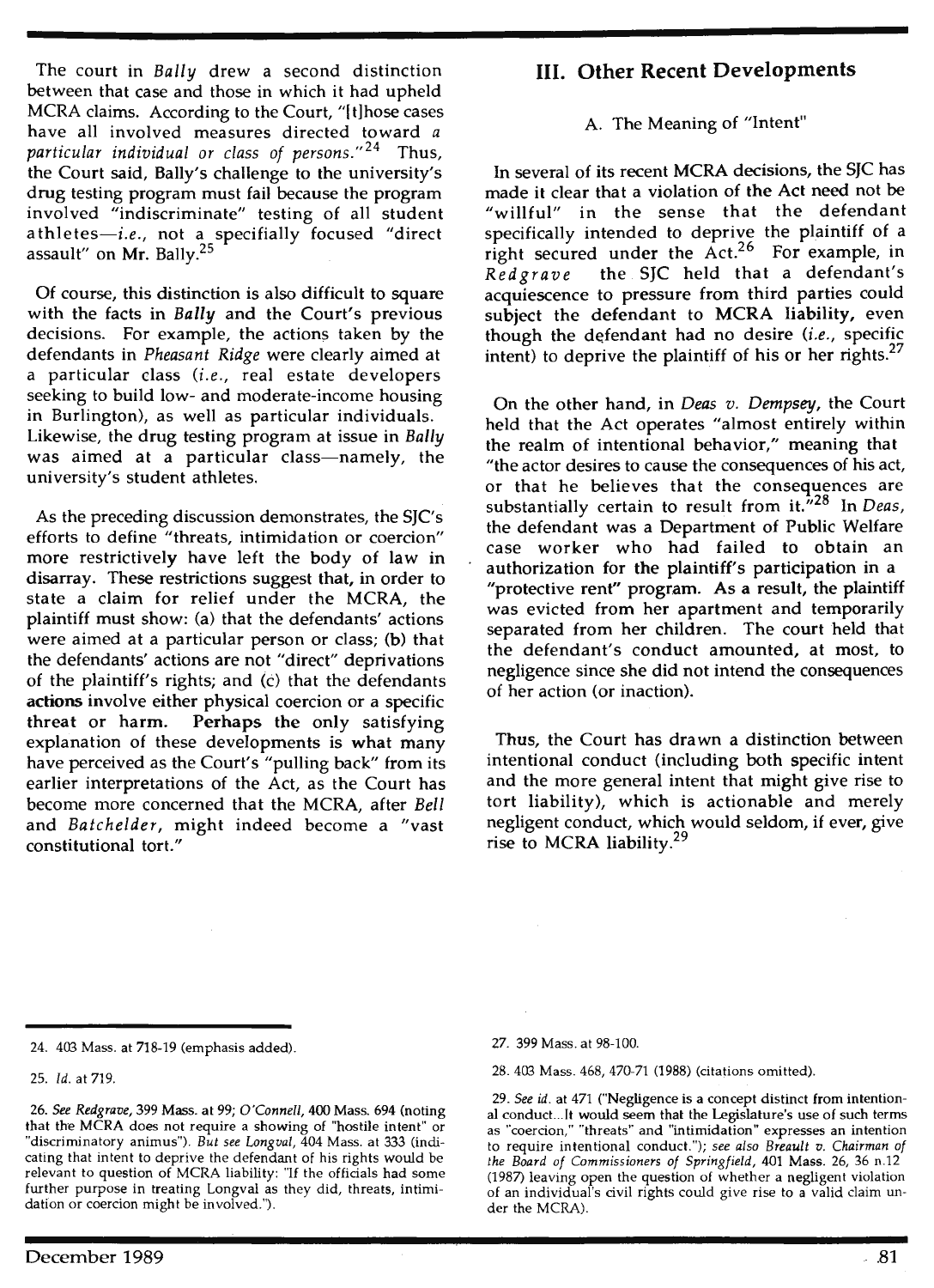#### B. Immunities for Governmental Defendants

Recent decisions by the SJC have confirmed that the qualified immunity available under § 1983 also applies to the MCRA. In *Duarte v . Healy,30* a case involving a newly implemented drug testing program for Cambridge firefighters, the Court held that, even though the MCRA ''by its terms admits of no immunities," the legislature intended the immunity of public officials under the Act to be co-extensive with their immunity under § 1983. Since the Court concluded (a) that the defendants were exercising discretionary, rather than ministerial, functions when they implemented the program, and (b) that drug testing does not violate any "clearly established" right, it held that the defendants were immune from suit.31

The Court had laid the ground for this result in *Breault v . Chairman of the Board of Fire Commissioners of Springfield,*<sup>32</sup>a case involving "ministerial" duties. In *Breault,* the Court rejected the immunity claim of public officials who had denied the plaintiff's request for reinstatement in his job as a firefighter. Adopting the analysis of earlier Massachusetts common law cases involving immunity for governmental employees, the Court held that the officials were acting solely in a ministerial, rather than discretionary, capacity, and therefore were not immune from suit.

The net result, after *Duarte* and *Breault,* appears to be that the scope of governmental immunity under the MCRA will closely track the immunity available under § 1983.<sup>33</sup>

#### C. The *"Redgrave* Defense"

Although the *Redgrave* case reached the SJC on certified questions concerning the issues of intent and acquiescence to pressure from third parties,  $34$  the more controversial aspect of the *Redgrave* litigation

31. *Id.* at 48. *Compare Harlow v. Fitzgerald,* 457 U.S. 800, 818 (1982).

32. 401 Mass. 26 (1987).

33. *See also Chicopee Lions Club v . District Attorney for the Hampden District,* 396 Mass. 244, 251 (1985) (scope of prosecutorial immunity under MCRA "is at least as broad as under § 1983).

34. 399 Mass. at 100-01.

35. 855 F.2d 888 (1st Cir. 1988), *cert. denied,* 109 S.Ct. 869. *See generally* Heins, *supra:* 

arose from the First Circuit's *en bane* decision, which focused on the defendant BSO's rights of free expression.35 The First Circuit rejected Redgrave's MCRA claim on the ground that the three opinions handed down by the SJC in response to the certified questions *(i.e.,* the plurality, concurring and dissenting opinions) indicated that the SJC would have found, *inter alia,* that BSO's "right not to speak" would provide BSO with an MCRA defense. In reaching this result, the Court relied on BSO's claim that threatened disruption by third parties would have substantially compromised the artistic integrity of the cancelled performances.

Although the First Circuit focused, as a matter of comity, on article 16 of the Massachusetts Declaration of Rights, the Court's opinion contains abundant *dicta* concerning the BSO's First Amendment right to make aesthetic choices about the works it performs and how it performs them. Indeed, the Court suggests that the First Amendment might provide an MCRA defense in cases involving other institutions, such as universities and newspapers. 36 Shortly after the First Circuit decision was released, the so-called *"Redgrave*  defense" began to flourish in MCRA cases where the defendant has an arguable right to free expression.<sup>37</sup>

> D. The Applicability of the MCRA in Employment Cases

During the decade in which the MCRA has been on the books, the courts have seen an enormous proliferation of wrongful termination cases. In many of these cases, plaintiffs have alleged violations of the MCRA, in addition to claims involving public policy, express and implied contracts, and the duty of good faith and fair dealing. $38$  Although the SJC has not yet provided definitive guidance on the extent to which an MCRA action may lie for wrongful termination, a few guideposts have been erected .

#### 36. 855 F.2d at 906 n.21.

37. *See, e.g. , Korb v. Raytheon Corporation,* Middlesex Superior Ct., No. 87-7124, in which a Raytheon employee is challenging Pentagon spending practices. Raytheon has asserted that, under the First Circuit's decision in *Redgrave,* the company's own free expression right "not to speak" provides a complete defense.

38. The advisability of including an MCRA allegation in such actions is made clear by the Court's comment in *Flynn v. New England Telephone Co.,* 615 F. Supp. 1205, 1211 (D. Mass. 1985): "Various commentators have suggested that the elements of intimidation may be found in virtually every case of alleged wrongful [employment] termination." *But see Mouridan v. General Electric Company,23* Mass. App. Ct. 538, 543 (1987).

<sup>30. 405</sup> **Mass.** 43 (1989).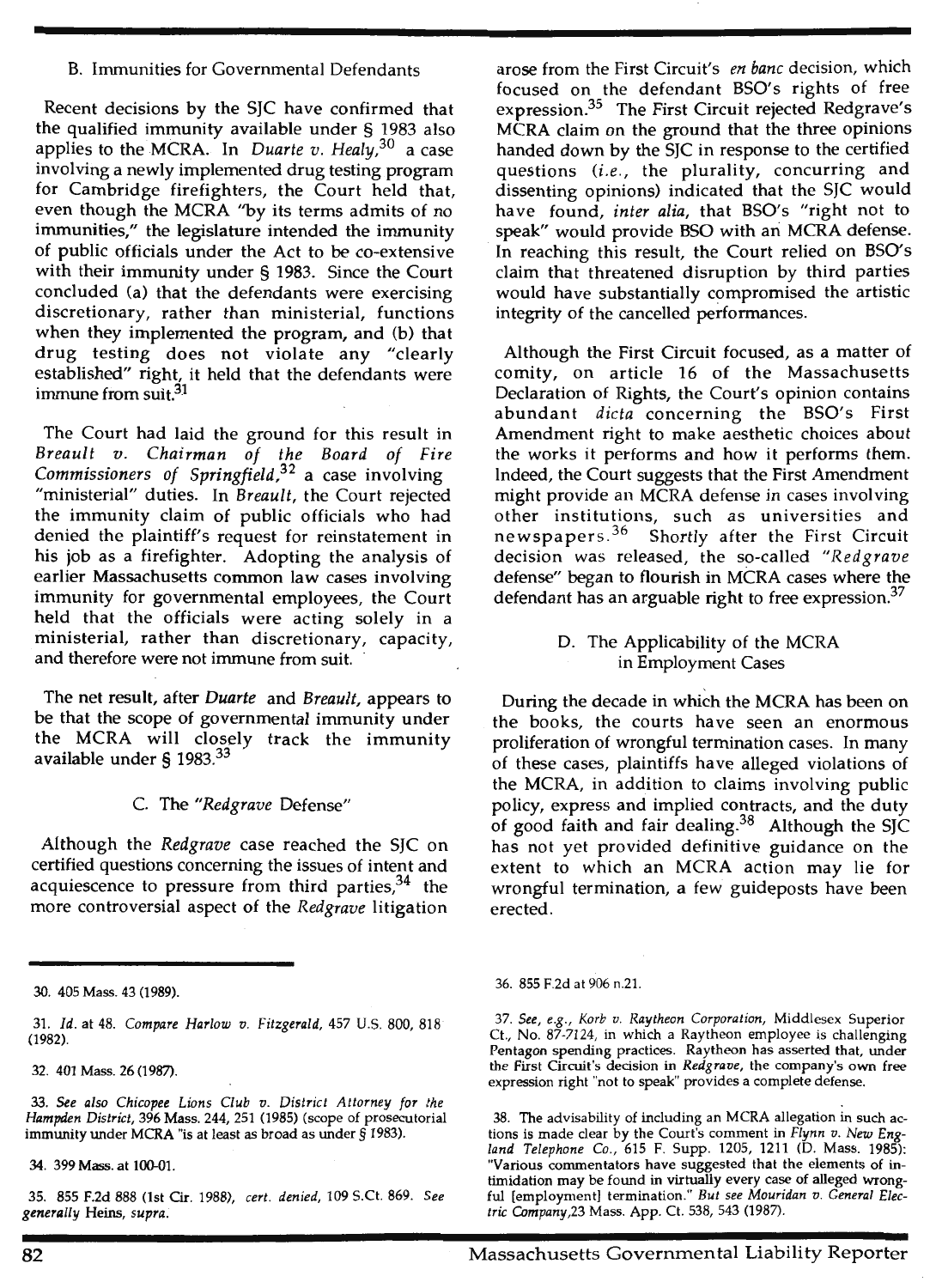For example, in *Hobson v. McLean Hospital Corp.,<sup>39</sup>* the SJC upheld the dismissal of an MCRA count in an otherwise legally sufficient complaint alleging breach of contract, violation of public policy, and interference with contractual relations. The Court held that the bare-bones allegations of the MCRA claim amounted to nothing more than a "summarization" of the Act and therefore failed to state a claim.<sup>40</sup> Interestingly, the Court found fault with the complaint's failure to indicate the particular right or rights that her former employer violated; the Court said nothing about whether her complaint sufficiently alleged the facts that would satisfy the "threats, intimidation or coercion" requirement of the Act.<sup>41</sup>

The Court's holding in *Redgrave* also confirms the view that the wrongful termination of a contract satisfies the "threats, intimidation and coercion" requirement.<sup>42</sup> To be sure, Redgrave was not an employee of BSO, but was instead working under a performance agreement. Nevertheless, it seems unlikely that the SJC would rely on that rather slim distinction to withhold relief under the MCRA to a wrongfully discharged employee. Moreover, in *O ' Connell,* the Court's analysis of the plaintiff-employee's MCRA claim, which was based on sexual harassment, appears to rely on the finding below that the defendant's conduct, including his threats of job termination, involved "force, threats, and intimidation" within the meaning of the Act. $43$ 

The scope of rights secured by the MCRA in employment cases has been the focus of two recent Appeals Courts cases, which have held that the MCRA does not provide an additional remedy for acts proscribed by G.L. c.  $151B<sup>44</sup>$  Although one of those cases, *Mouradian v. General Electric Company*  appears to question whether the MCRA provides a remedy for at-will employees,<sup>45</sup> the trial courts in Massachusetts appear to be going forward with such cases.<sup>46</sup>

## E. The Availability of Injunctive Relief

Ordinarily, one of the requirements for obtaining injunctive relief is a demonstrated risk of irreparable harm if the injunction is not issued<sup>47</sup>—a requirement that might be difficult to satisfy in some cases involving racially motivated harassment or violence. In certain federal cases, such as *Lyons v. City of Los Angeles,48* courts have denied injunctive relief where the plaintiff could not show the requisite risk of future harm. Unlike those federal cases, however, Massachusetts decisions appear to recognize the unique nature of the harm which the MCRA was intended to prevent and, accordingly, have adopted a more flexible approach in the standards for awarding injunctive relief. Commonwealth v. Guilfoyle,<sup>49</sup> the SJC articulated the rationale for such an approach, at least in MCRA cases brought by the Attorney General: "The injunction in this case is one that promotes the public interest and is not to be judged by the standards applicable to private litigation."<sup>50</sup> There would also appear to be support for a liberal approach to injunctive relief in the dozens of Superior Court cases, including a recent case brought by private parties,

45. 23 Mass. App. Ct. at 543 n.5 ("There may be a case in which the termination of an at-will employee could give rise to a tenable complaint" under the MCRA, but "[t]his is not such a case...").

46. *See* Schilepsky & Ward, *The Massachusetts Civil Rights Act and Private Employment Litigation,* §III (paper presented at Third Annual New England Employee Relations Conference, May 25, 1988) (citing cases).

47. *Packaging Industries Group, lnc. v. Chaney,* 380 Mass. 609, 617 (1980).

49. 402 Mass. 130 (1988) (holding that the **MCRA** applies to juveniles).

50. *Id.* at 135 (citations omitted).

<sup>39. 402</sup> Mass. 413 (1988).

<sup>40.</sup> *Id.* at 417.

<sup>41.</sup> *ld.* at 417-18 ("The plaintiff does not identify, and we do not discern, what right guaranteed to her by Massachusetts law is concerned").

<sup>42. 399</sup> Mass. at 98-100. This holding was reaffirmed in *Bally,*  403 Mass. at 720 (noting that "threats, intimidation or coercion" requirement was met in *Redgrave* by "the loss of a contract right").

<sup>43. 400</sup> Mass. at 691. *But see Mouradian v. General Electric Company,* 23 Mass. App. Ct. 538, 543 n.5 (1987) (stating that "it is dubious whether [the plaintiff] has alleged the requisite 'threats, intimidation, or coercion'... Otherwise, on the facts pleaded, every routine reassignment or transfer in employment could be a violation of G.L. c. 12, §§11H and 111.")

**<sup>44.</sup>** *Mouradian v. General Electric Coompany,* 23 Mass. App. Ct. 538, 543 (1987) (holding that the act does not "create an independent right to vindicate an alleged wrong which might have been the subject of investigation and possible vindication under G.L. c.

<sup>1518&</sup>quot;.); *Sereni v. Star Sportswear Manufacturing Corp.,* 24 Mass. App. Ct. 428, 431-32 (1987) (same; no independent cause of action under the MCRA even if the plaintiff has complied with the procedural requirements of c. 151 B).

<sup>48. 461</sup> U.S. 95 (1983).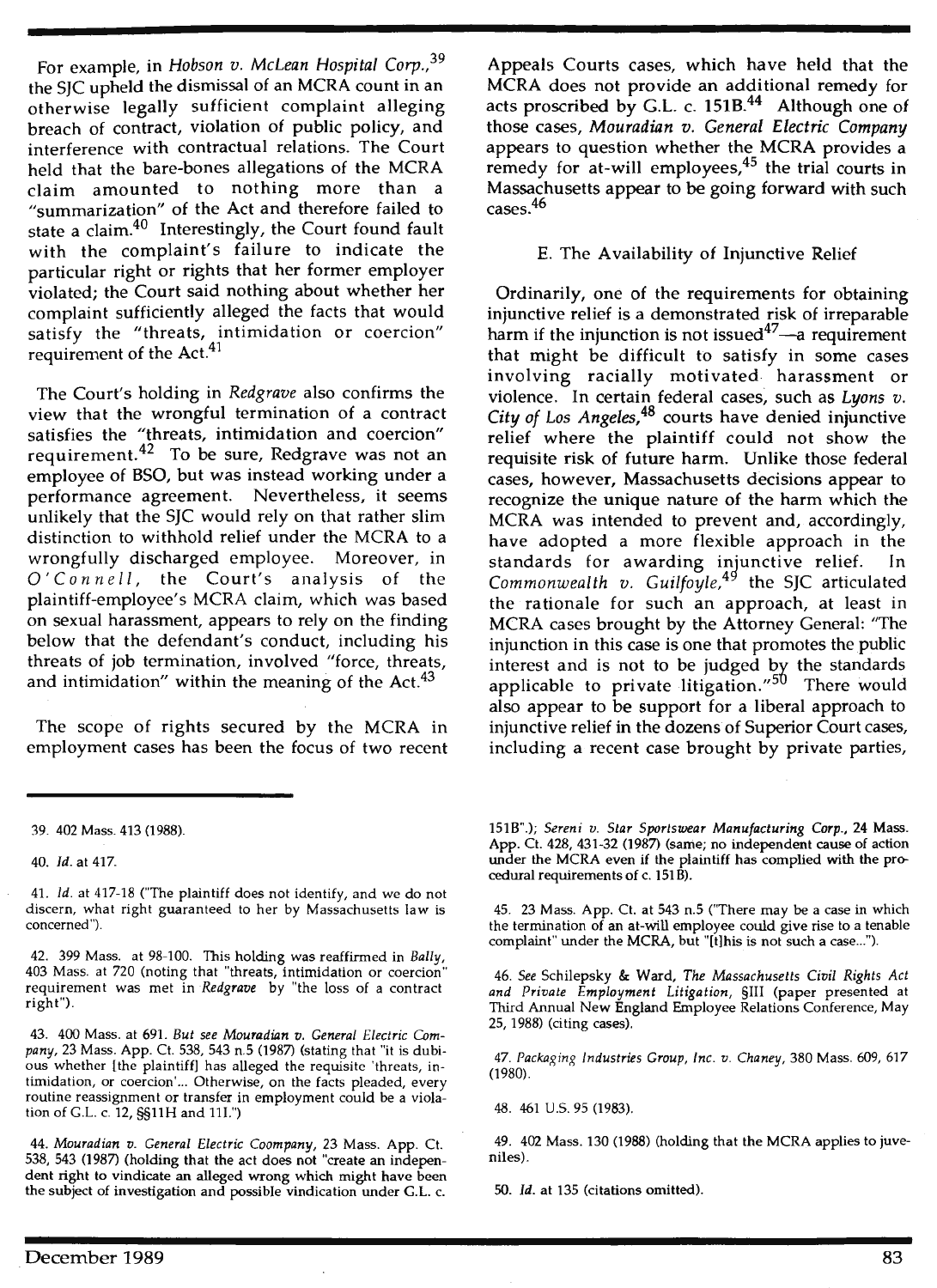granting such relief under the MCRA in situations involving not only racially motivated violence, but also violence and harassment based on religion, sexual preference, and national origin.<sup>51</sup>

#### F. The Right to a Jury Trial

While it is clear that there is no right to a jury trial under the MCRA for actions seeking only injunctive relief, $52$  the SJC has not yet determined whether there is a right to a jury trial for MCRA claims involving compensatory, rather that equitable, relief.<sup>53</sup> One federal district court judge has described this question as "difficult and debatable."54 A substantial argument in support of the right to a jury trial comes from the SJC's frequently cited statement that the MCRA is the state law equivalent of 42 U.S.C. § 1983,<sup>55</sup> under which the right to a jury trial is well established.<sup>56</sup> In any event, a number of courts have tried MCRA cases to jury, evidently concluding that, regardless whether there is a *right* to a jury trial, MCRA cases are at least *triable* to a jury.<sup>5</sup>

# **IV. Proposed Amendments to the MCRA**

A bill currently pending in the legislature would remedy a number of the problems which have led to the courts' narrowing construction of the MCRA. *(See*  Appendix A for the text of the proposed amendment.) The bill, proposed by the Civil Liberties Union of Massachusetts and filed by Senator Frederick E. Berry on November 1, 1989, would make the following changes.

First, the bill would eliminate the threats, intimidation or coercion requirement where the defendant is a governmental actor. The bill would also modify that requirement with respect to other

52. *Commonwealth v . Guilfoyle,* 402 Mass. 130, 135-36 (1988).

defendants by making it clear that coercion does not necessarily mean physical force, but includes any statement or act that is "intended to or would have the reasonably likely effect of causing a person to forgo the exercise or enjoyment" of the rights protected by the Act.

Second, the bill would eliminate qualified immunity for governmental defendants.

Third, the bill would allow punitive damages, as well as attorney's fees and costs-a feature that it shares with the recently enacted Massachusetts Equal Rights Act, G.L. c.93 § 102.

Finally, in section 111, which provides a cause of action for individuals (as opposed to section 11H, which provides a cause of action for the Attorney General), the bill specifies that the rights covered by the Act are "civil rights and civil liberties" secured by the constitution or laws of the United States and the Commonwealth.

Taken together, these proposed changes would solve a number of problems with the MCRA. Perhaps most importantly, the bill would resolve the anomalies that have arisen in connection with the "threats, intimidation or coercion" requirement, by (a) providing a cause of action for those who suffer "direct" deprivations of rights by governmental actors and (b) clarifying the definition of coercion as it pertains to private actors. The bill would also focus, in actions brought by private parties, on the civil rights/ civil liberties issues that originally gave rise to the MCRA. Finally, the bill would increase the effectiveness of the Act by eliminating qualified immunity and allowing punitive damages where appropriate.

53. *See O'Connell v. Chasdi,* 400 Mass. at 691 n.6.

<sup>51.</sup> Although both sections of the MCRA, §111 and§ 11H, provide for injunctive relief, it appears that most of the cases in which injunctions have been sought under the Act have originated m the Attorney General's office. *See* Boyle, *Cases Spotlight Private Action,* 17 Mass. Lawyers Weekly 1, 31 (May 22, 1989) (describing *Daley v. Trembley,* Middlesex Super. Ct., No. 89-2838, as possibly the first private action under the MCRA in which an injunction has been granted and noting that Attorney General's Office had obtained 35 such injunctions since January 1987). *But see also Abramowitz v. Boston University,* Massachusetts Appeals Court, No. 86-0201-CV (May 9, 1986) (awarding preliminary injunction under MCRA in case involving free speech rights of students); *id.,* Suffolk Superior *Court, No. 82680 (Dec.* 12, *1986) (awarding permanent injunction); Planned Parenthood League of Massachusetts, Inc., et al. v. Operation Rescue, et al.,* Massachusetts Supreme Judicial Court, No. 5212 (seeking, *inter alia*, *injunc*tion under MCRA barring interference with abortion rights).

<sup>54.</sup> *Redgrave v. 1350,* 602 F. Supp. 1189, 1192 (D. Mass. 1985). The difficulty surrounding this issue arises from the ambiguous language of § 11I of the MCRA, which permits an award of "'injunctive and other appropriate *equitable* relief...including the award of compensatory money damages" (emphasis added). It is not clear from this language whether the legislation intended to include "compensatory money damages" as part of the "equitable relief" available under § 111, or rather sought to provide legal and equitable claims under that section.

<sup>55.</sup> *See e.g.,* Batchelder II, 393 Mass. at 822-23 (MCRA provides a remedy "coextensive with 42 U.S.C. § 1983, except that the Federal statute requires state action whereas its State counterpart does not.").

<sup>56.</sup> *See* Sherman & Goldman, *supra,* at 13-14 & n.19.

<sup>57.</sup> *See* Shilepsky & Ward, *supra,* § IX (citing cases).